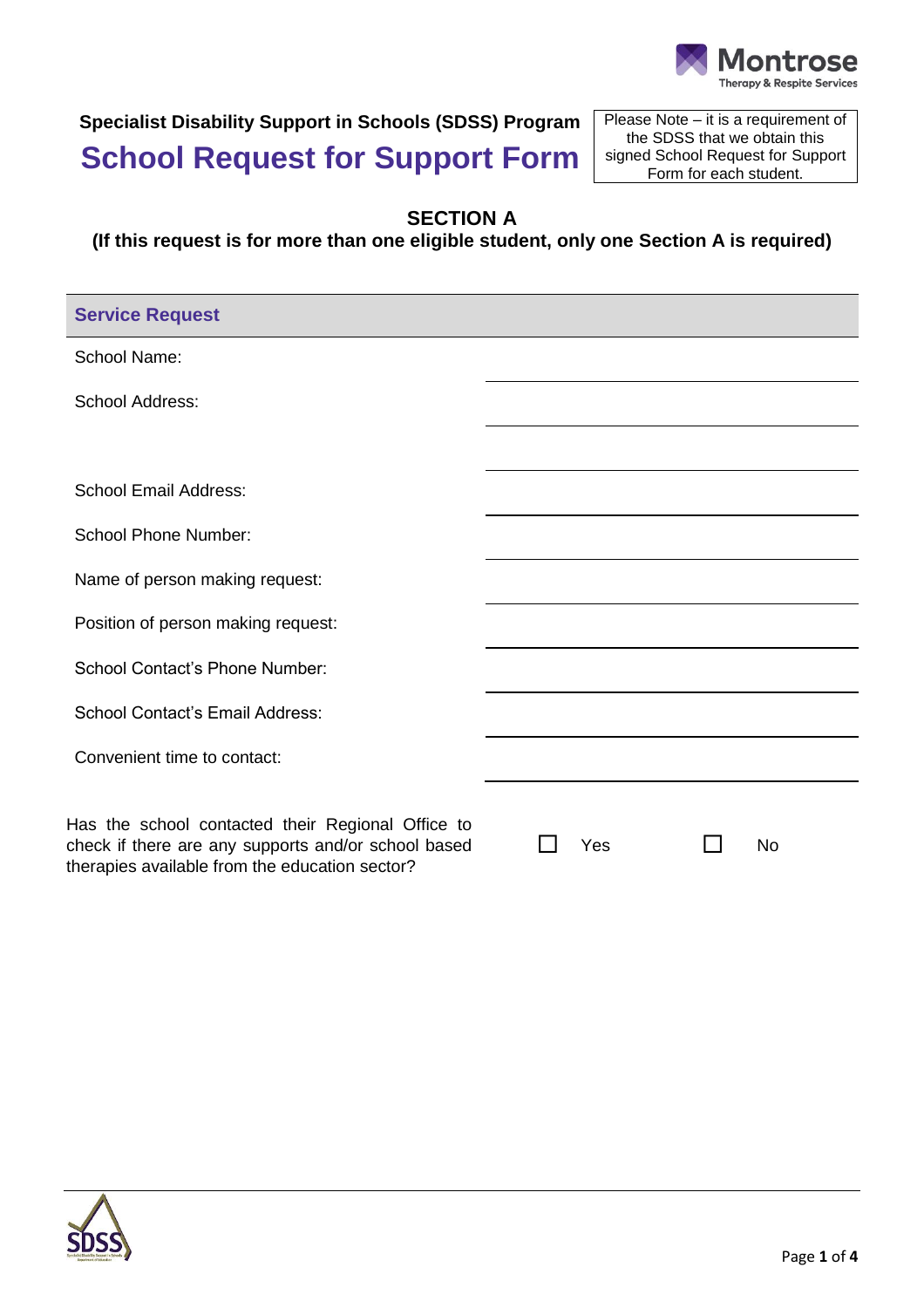

#### **School Consent**

#### **Please indicate your consent by ticking the box beside the statements below:**

- П I give permission for Montrose Therapy & Respite Services to provide services at our school, or as negotiated and agreed to by the above organisation and school.
- П I understand that the SDSS services are to be provided in collaboration with the education professionals in the student's educational team.
- П I understand that Montrose Therapy & Respite Services will provide advice and support for the development and implementation of the student's Individualised Education Plan.
- П Consent has been received from a parent/guardian for each student listed in Section B of this request to receive a service from Montrose Therapy & Respite Services at our school.

The relevant school policies and procedures, including child safety and mandatory reporting requirements:

 $\Box$  are attached to this request; or

 $\Box$  have been completed by Montrose Therapy & Respite Services

Principal's (or delegate's) signature:

Print Name:

Date:

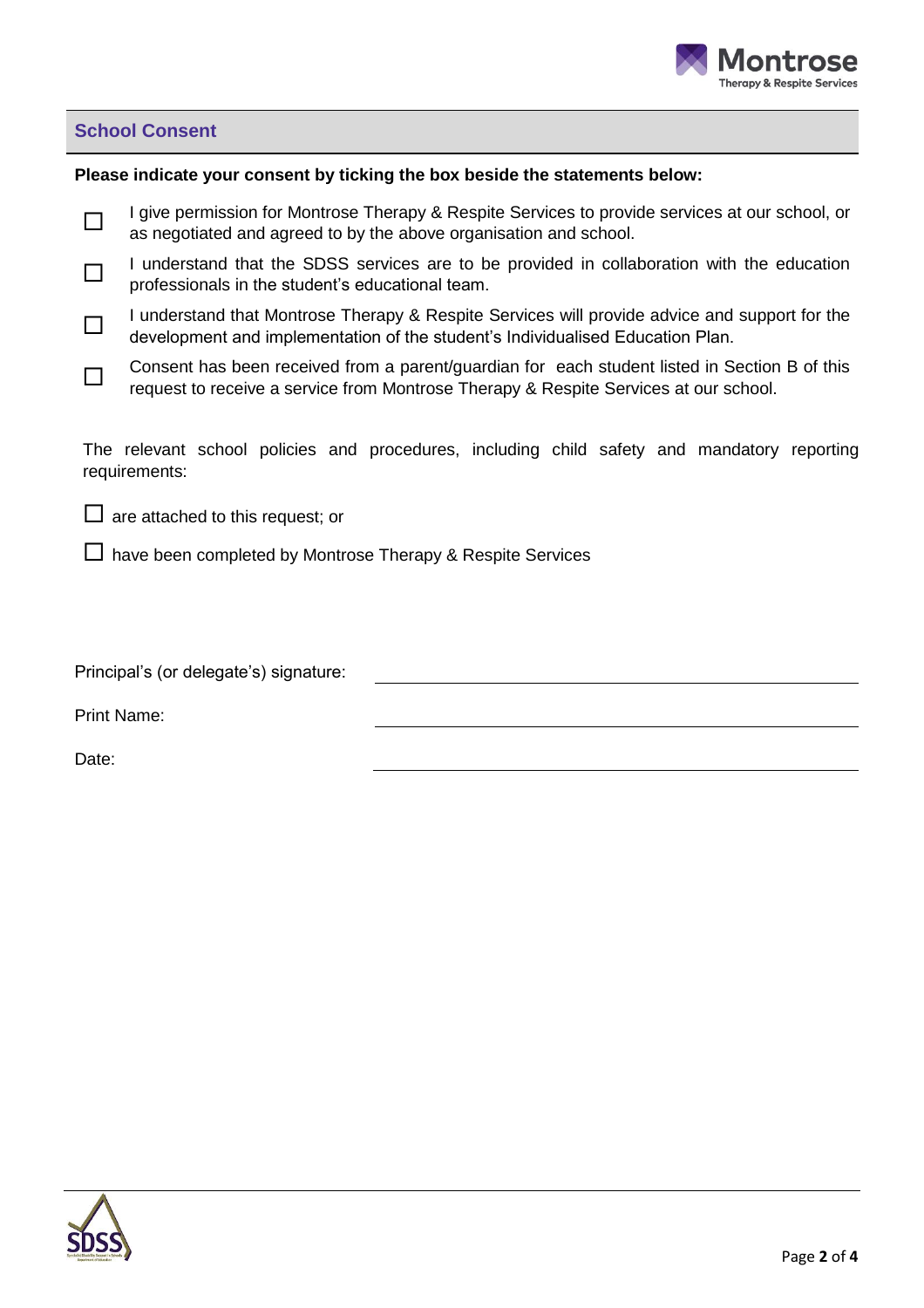

#### **SECTION B (If this School Request for Support Form is for multiple eligible students, a Section B must be completed for each eligible student)**

| First Name & Last Name:                                              |                             |                                                                                                                                                                                                                                                                                                                                                                                                                                                                                           |  |  |  |
|----------------------------------------------------------------------|-----------------------------|-------------------------------------------------------------------------------------------------------------------------------------------------------------------------------------------------------------------------------------------------------------------------------------------------------------------------------------------------------------------------------------------------------------------------------------------------------------------------------------------|--|--|--|
| <b>Preferred Name:</b>                                               |                             |                                                                                                                                                                                                                                                                                                                                                                                                                                                                                           |  |  |  |
| Date of Birth:                                                       |                             |                                                                                                                                                                                                                                                                                                                                                                                                                                                                                           |  |  |  |
| School Year Level:                                                   |                             |                                                                                                                                                                                                                                                                                                                                                                                                                                                                                           |  |  |  |
| Does the student access specialist education services at the school? |                             |                                                                                                                                                                                                                                                                                                                                                                                                                                                                                           |  |  |  |
| <b>Special Education Support</b>                                     |                             | <b>AVT</b>                                                                                                                                                                                                                                                                                                                                                                                                                                                                                |  |  |  |
| <b>Therapy Services</b>                                              | <b>Teacher Aide Support</b> |                                                                                                                                                                                                                                                                                                                                                                                                                                                                                           |  |  |  |
|                                                                      |                             |                                                                                                                                                                                                                                                                                                                                                                                                                                                                                           |  |  |  |
| Other (Please provide further details):                              |                             | Please describe key concerns regarding the student's access to and participation in the curriculum:                                                                                                                                                                                                                                                                                                                                                                                       |  |  |  |
| <b>Evidence of Eligibility</b>                                       |                             |                                                                                                                                                                                                                                                                                                                                                                                                                                                                                           |  |  |  |
| Student's verified impairment/s<br>Autism Spectrum Disorder          |                             | <b>Hearing Impairment</b>                                                                                                                                                                                                                                                                                                                                                                                                                                                                 |  |  |  |
| <b>Intellectual Disability</b>                                       |                             | <b>Physical Impairment</b>                                                                                                                                                                                                                                                                                                                                                                                                                                                                |  |  |  |
| Speech-Language Impairment                                           |                             | Vision Impairment                                                                                                                                                                                                                                                                                                                                                                                                                                                                         |  |  |  |
| <b>Social Emotional Disorder</b>                                     |                             | *Note: Students with a verification of Social Emotional Disorder enrolled<br>in non-state schools are eligible. For students enrolled in State schools to<br>be eligible, the student must be recorded as receiving substantial or<br>extensive adjustments to address a Social Emotional Disorder in the<br>Nationally Consistent Collection of Data for School Students with<br>Disability, and has been formally reported as being subject to abuse or<br>harm or are at risk of harm. |  |  |  |

**Privacy Collection Notice:** The personal information gathered by Montrose Therapy & Respite Services on this form is for the purpose of delivering services to improve access to and participation in curriculum and educational outcomes and will not be used for any other purpose or given to any other party unless you have consented or we are authorised by law to do so.